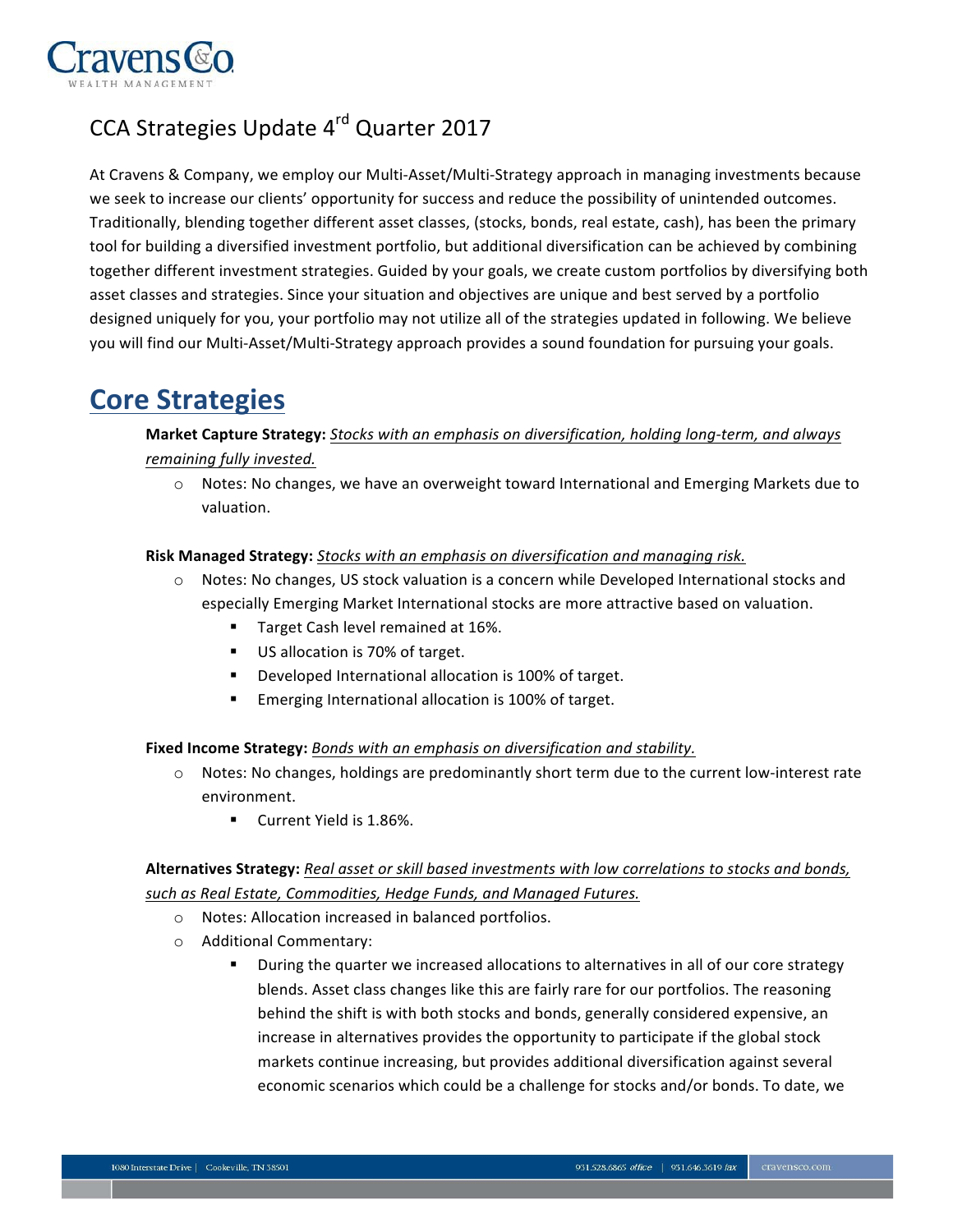have had the unexpected surprise of our allocations to both international real estate and commodity based companies solidly outperforming many of our other investments.

# **Focus Strategies**

### **High Quality Strategy:** *Stocks with an emphasis on large companies with strong balance sheets.*

- o Notes: Our higher than normal cash allocation is also a reflection of our current concerns over stock market valuation.
	- Cash level decreased from 19% to 18%.
	- Current Dividend Yield is 1.7%.
	- ! Sold: Schlumberger

#### **Dividend & Interest Strategy:** *Stocks and Bonds with an emphasis on current income.*

- o Notes: Our higher than normal cash allocation is a reflection of our current concerns over stock market valuation. We also had some bonds come due at the end of the year. We see opportunity in short-term bonds and utilities and will soon decrease the cash level.
	- Cash level increased from 13% to 18%.
	- ! Current Dividend Yield is 3.8%.
	- ! Sold: Teva Pharmaceuticals, Glaxo SmithKline

### **Laddered Income Strategy:** *Bonds with an emphasis on tax-free income.*

- o Notes: No changes, holdings are balanced between short-term and long-term bonds.
	- Current Yield to Maturity is 2.4%.

#### **Energy Income Strategy:** *Energy infrastructure holdings with tax-advantaged income.*

- o Notes: We sold several holdings with losses to reduce taxes. In the interim, we will hold an exchange-traded note, then reinvest after 30 days.
	- Current Dividend Yield is 7.4%
	- Sold: Energy Transfer Partners, Buckeye Partners, Plains All American Pipeline
	- ! Bought: JP Morgan Alerian ETN

## **Capital Appreciation Strategy:** *Stocks with an emphasis on leading growth companies and deep value companies. This strategy pursues higher returns while accepting higher risk.*

- o Notes: We stayed conservative during the quarter.
	- Cash level increased from 54% to 62%
	- ! Sold: Voyager Therapeutics, Spark Therapeutics, Teladoc, Vertex Pharmaceuticals, Square, Mimedx Group, Workday, Q2Holdings, Shopify, GrubHub, New Media, Pure Storage, Baozun Inc.
	- Reduced: YY Inc.
	- ! Bought: Nutanix, Texas Capital Banc, 58.com.
	- ! Increased: SoftBank.